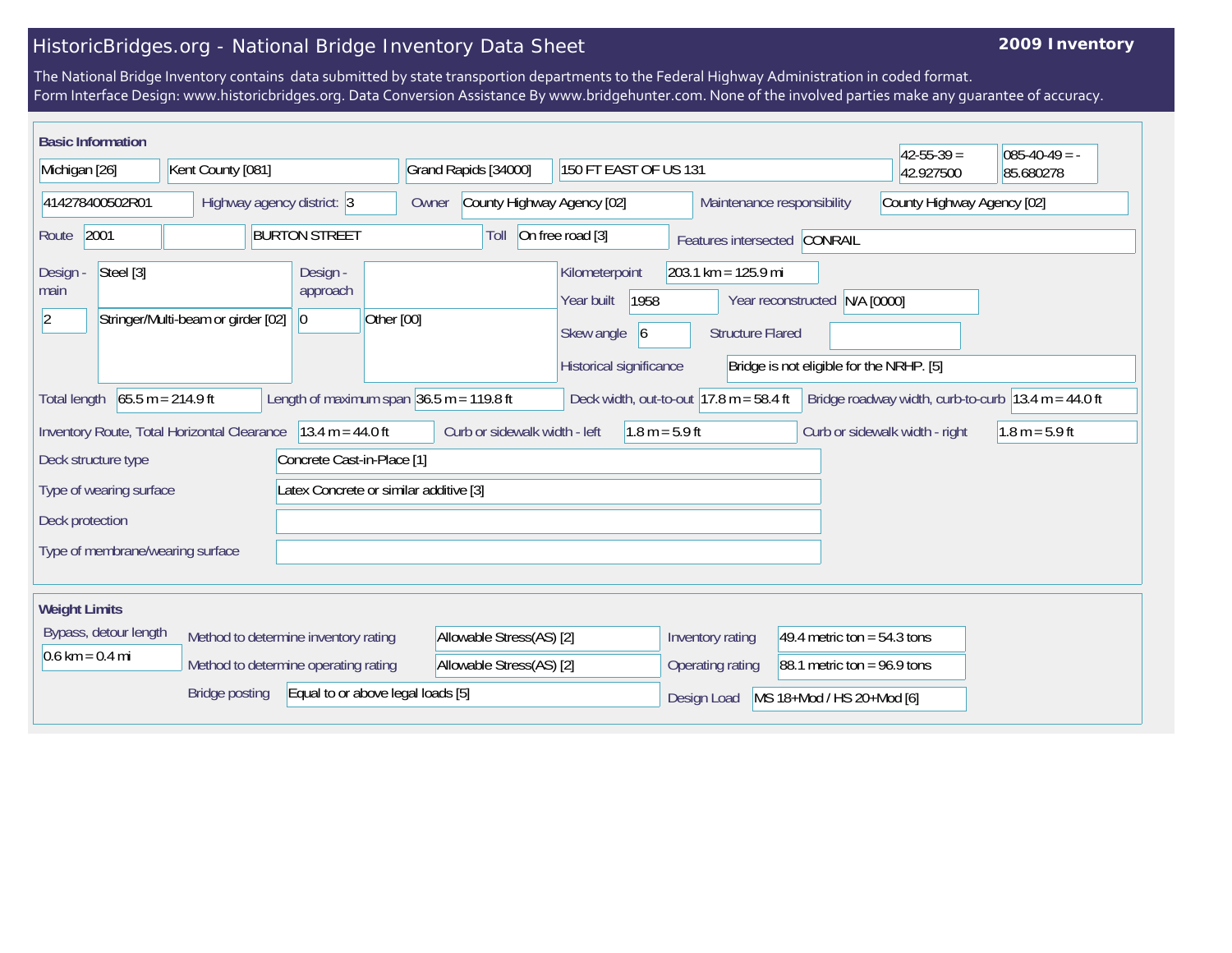| <b>Functional Details</b>                                                                                     |                                                                                  |                                                  |                                                       |                      |  |  |
|---------------------------------------------------------------------------------------------------------------|----------------------------------------------------------------------------------|--------------------------------------------------|-------------------------------------------------------|----------------------|--|--|
| Average daily truck traffi  12<br>Average Daily Traffic<br>23199                                              | Year 2007<br>%                                                                   | Future average daily traffic                     | 38014<br>2027<br>Year                                 |                      |  |  |
| Other Principal Arterial (Urban) [14]<br>Road classification                                                  | Lanes on structure $ 4$                                                          |                                                  | Approach roadway width                                | $13.4 m = 44.0 ft$   |  |  |
| Type of service on bridge Highway-pedestrian [5]<br>Bridge median<br>Direction of traffic 2 - way traffic [2] |                                                                                  |                                                  |                                                       |                      |  |  |
| Parallel structure designation<br>No parallel structure exists. [N]                                           |                                                                                  |                                                  |                                                       |                      |  |  |
| Type of service under bridge<br>Railroad [2]                                                                  | Lanes under structure<br>$ 0\rangle$                                             | Navigation control                               | Not applicable, no waterway. [N]                      |                      |  |  |
| Navigation vertical clearanc<br>$0 = N/A$                                                                     |                                                                                  | Navigation horizontal clearance $ 0 = N/A$       |                                                       |                      |  |  |
| Minimum navigation vertical clearance, vertical lift bridge $ 0 m = 0.0$ ft                                   |                                                                                  | Minimum vertical clearance over bridge roadway   |                                                       | $99.99 m = 328.1 ft$ |  |  |
| Minimum lateral underclearance reference feature Feature not a highway or railroad [N]                        |                                                                                  |                                                  |                                                       |                      |  |  |
| Minimum lateral underclearance on right 99.9 = Unlimited                                                      |                                                                                  | Minimum lateral underclearance on left $0 = N/A$ |                                                       |                      |  |  |
| Minimum Vertical Underclearance $\vert 0 = N/A \vert$                                                         | Minimum vertical underclearance reference feature Railroad beneath structure [R] |                                                  |                                                       |                      |  |  |
| Appraisal ratings - underclearances N/A [N]                                                                   |                                                                                  |                                                  |                                                       |                      |  |  |
| <b>Repair and Replacement Plans</b>                                                                           |                                                                                  |                                                  |                                                       |                      |  |  |
| Type of work to be performed                                                                                  | Work done by                                                                     |                                                  |                                                       |                      |  |  |
|                                                                                                               |                                                                                  |                                                  |                                                       |                      |  |  |
|                                                                                                               | Bridge improvement cost                                                          | Roadway improvement cost                         |                                                       |                      |  |  |
|                                                                                                               | Length of structure improvement                                                  |                                                  | Total project cost                                    |                      |  |  |
|                                                                                                               | Year of improvement cost estimate                                                |                                                  |                                                       |                      |  |  |
|                                                                                                               | Border bridge - state                                                            |                                                  | Border bridge - percent responsibility of other state |                      |  |  |
|                                                                                                               | Border bridge - structure number                                                 |                                                  |                                                       |                      |  |  |